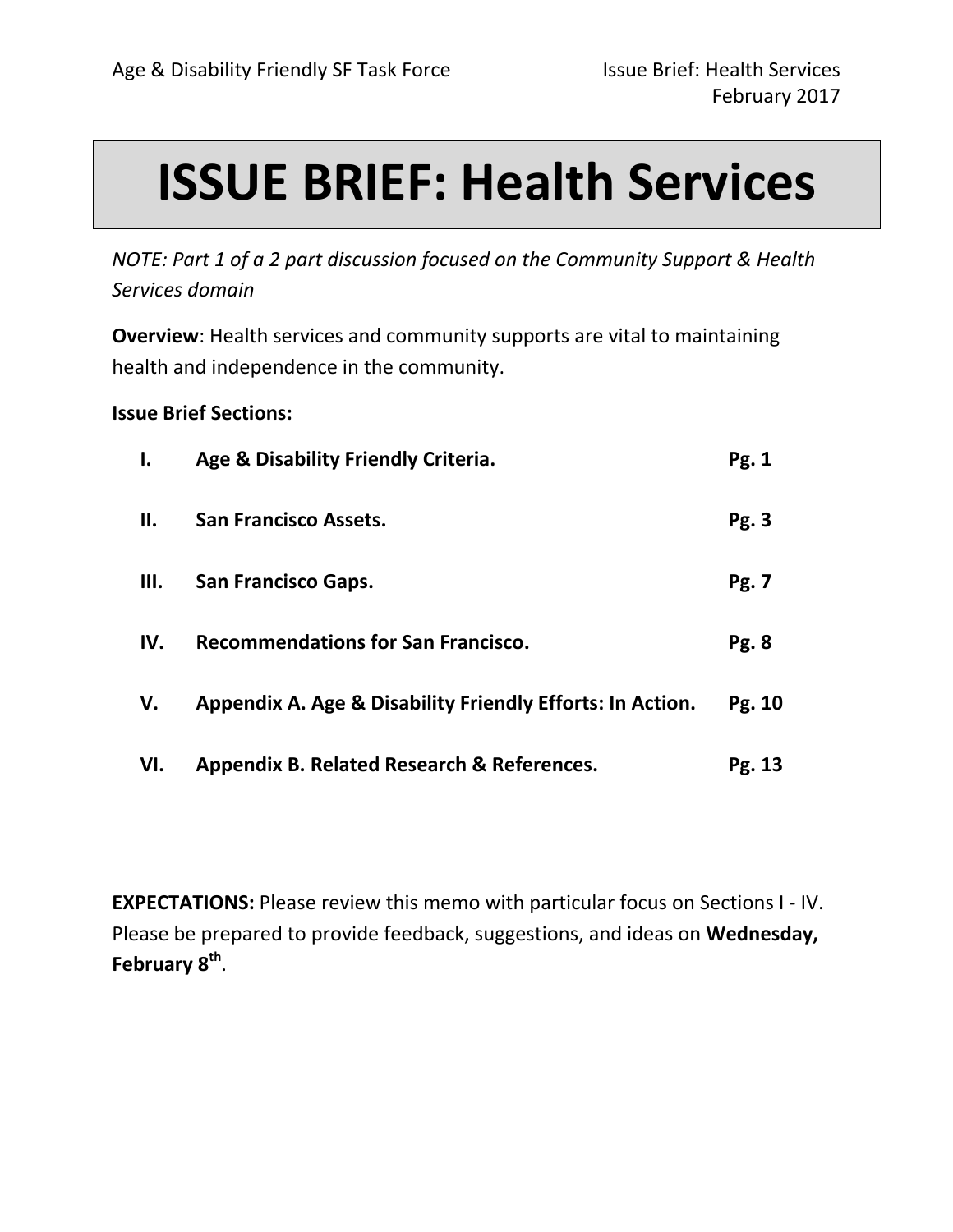## **I. AGE & DISABILITY FRIENDLY CRITERIA**

Below are criteria – based on the World Health Organization's framework, focus groups, and other research – that we believe contribute to an age- and disability-friendly San Francisco, specifically with regards to Health Services.

| <b>CRITERIA</b>                                                         | <b>DESCRIPTION</b>                                                                                                                                                                                                                                                                                                                                                                                                                                                                                                                                                                                                                             |
|-------------------------------------------------------------------------|------------------------------------------------------------------------------------------------------------------------------------------------------------------------------------------------------------------------------------------------------------------------------------------------------------------------------------------------------------------------------------------------------------------------------------------------------------------------------------------------------------------------------------------------------------------------------------------------------------------------------------------------|
| Care is accessible.                                                     | Services are well-located, including:<br>$\bullet$<br>$\circ$ Easily accessible for persons with functional<br>impairment<br>○ Near public transportation options<br>Widespread awareness of where and how to get care;<br>$\bullet$<br>Care is provided in a culturally appropriate manner<br>$\bullet$<br>Information about resources is available; and<br><b>Economic barriers</b> impeding access to services are<br>minimal.                                                                                                                                                                                                              |
| Services include those outside of traditional<br>A wide range of health |                                                                                                                                                                                                                                                                                                                                                                                                                                                                                                                                                                                                                                                |
| services are available.                                                 | inpatient/outpatient medical settings. It is important to<br>consider the availability of various forms of care for older<br>people and adults with disabilities, such as:<br><b>Services</b> (e.g., geriatric clinics, home care, adult day health<br>centers, respite care);<br>Equipment (e.g., wheelchairs, assistive devices);<br>Facilities (e.g., hospitals, skilled nursing facilities, and<br>$\bullet$<br>residential care facilities, home care); and<br>Wellness services (e.g., preventative screening, mental<br>$\bullet$<br>health counseling, eyeglasses, hearing screening and aids,<br>and targeted vaccination campaigns). |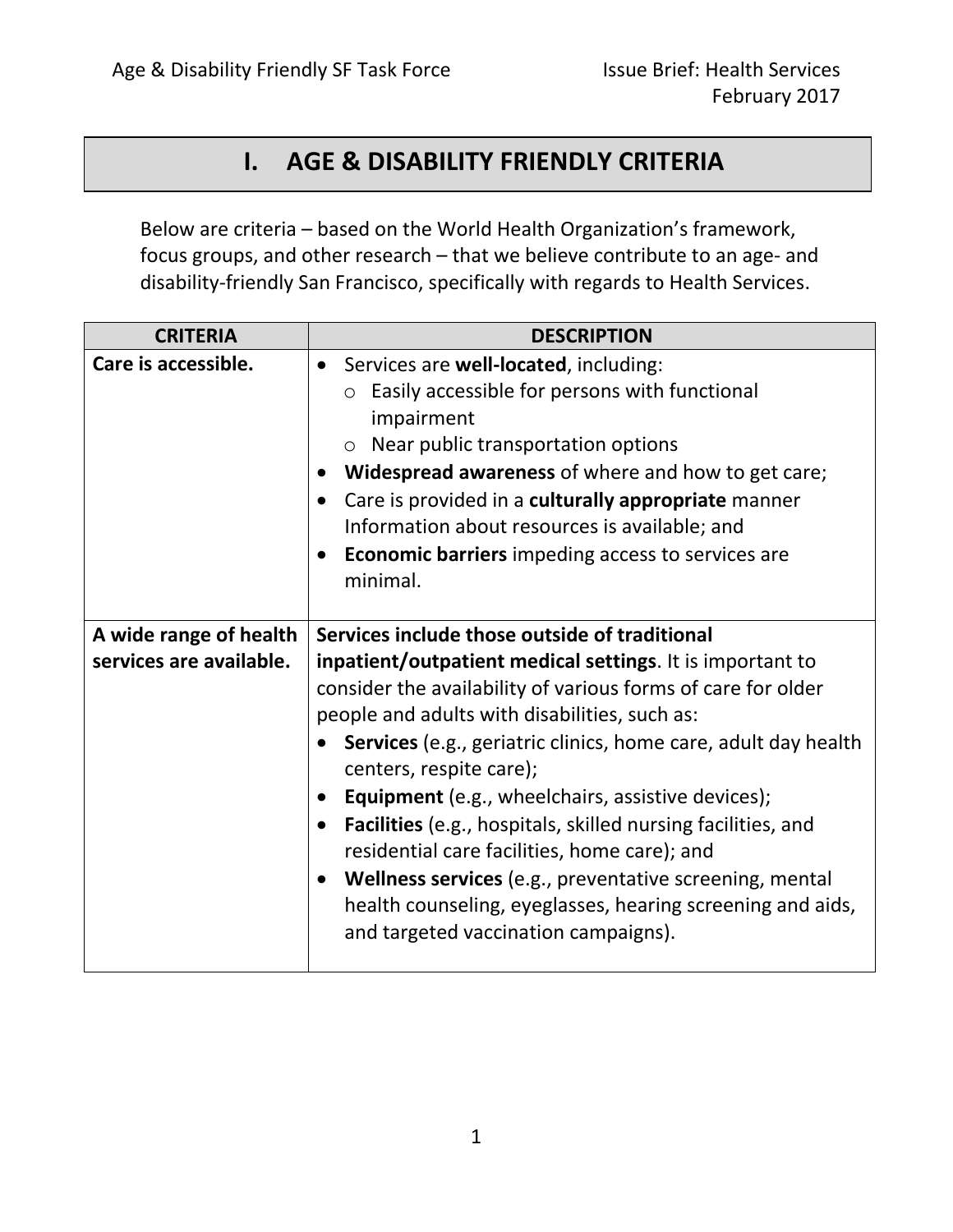| <b>CRITERIA</b>                                                       | <b>DESCRIPTION</b>                                                                                                                                                                                                                                                                                                                                                                                                                                                       |  |
|-----------------------------------------------------------------------|--------------------------------------------------------------------------------------------------------------------------------------------------------------------------------------------------------------------------------------------------------------------------------------------------------------------------------------------------------------------------------------------------------------------------------------------------------------------------|--|
| There is a robust<br>workforce & volunteer<br>support.                | Service professionals have appropriate skills and training<br>$\bullet$<br>to communicate with and effectively serve older adults<br>and adults with disabilities; and<br>Volunteers are available to help fill gaps in the health and<br>$\bullet$<br>social services that support aging in place, such as:<br>$\circ$ Assisting patients in clinics and hospitals<br>o Providing transportation<br>Helping with errands, like grocery shopping or pet care.<br>$\circ$ |  |
| People are supported<br>in their homes.                               | A wide range of home support and care is available so<br>$\bullet$<br>that people can tend to health and personal care needs in<br>their own homes; and<br>Caregivers are recognized, supported, and included in<br>$\bullet$<br>treatment decisions and care planning where appropriate.                                                                                                                                                                                |  |
| <b>Residential facilities</b><br>for those unable to<br>live at home. | There are <b>adequate</b> and <b>affordable</b> options for people no<br>longer able to live in their own homes.                                                                                                                                                                                                                                                                                                                                                         |  |
| <b>Health &amp; social</b><br>services collaborate.                   | Efforts should be made to coordinate and collaborate<br>between health and social services to reduce duplication,<br>streamline access, and reduce gaps in service. This may<br>include:<br>Co-locating health and socials services<br>Streamlined application processes<br>$\bullet$<br>Clear eligibility criteria                                                                                                                                                      |  |

*Notes on Criteria:*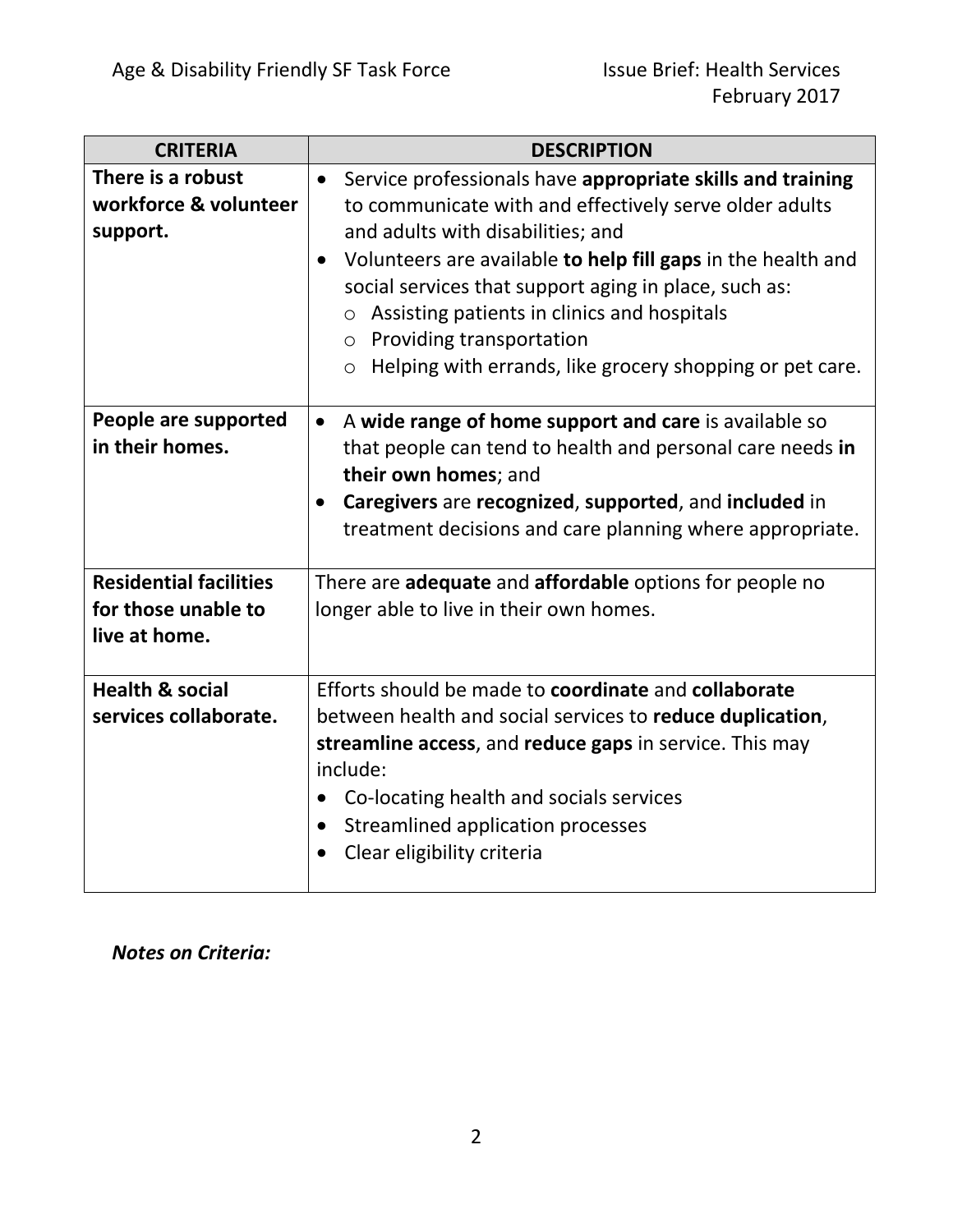# **II. SAN FRANCISCO ASSETS**

Below are assets in the Health Services area that support the age- and disabilityfriendliness of San Francisco. This is not an exhaustive list and we welcome suggestions from task force members to be included in final report.

| <b>ASSETS</b>                                                                 | <b>EXAMPLES</b>                                                                                                                                                                                                                                                                                                                                                                                                                                                                                                                                                                                                                                                                                                                                                   |
|-------------------------------------------------------------------------------|-------------------------------------------------------------------------------------------------------------------------------------------------------------------------------------------------------------------------------------------------------------------------------------------------------------------------------------------------------------------------------------------------------------------------------------------------------------------------------------------------------------------------------------------------------------------------------------------------------------------------------------------------------------------------------------------------------------------------------------------------------------------|
| Robust and innovative<br>support at home<br>models.                           | . In-Home Support Services (IHSS): This program provides<br>in-home care for Medi-Cal clients. SF has among the largest<br>IHSS caseloads in the state.<br>• Support at Home: a pilot program that will offer a sliding<br>scale payment for middle income adults with disabilities &<br>seniors (those who don't qualify for IHSS but don't have<br>means to pay out of pocket) needing in-home services,<br>allowing them to remain independent.<br>• House Calls (UCSF): a home visiting program of physicians <sup>1</sup> .<br>. Dementia Care Safety Net: collaborative pilot project that<br>identifies seniors living alone (without family or caregivers)<br>and develops a care circle to support their ability to live<br>independently <sup>2</sup> . |
| Health care services for<br>low-income seniors &<br>adults with disabilities. | • SF Health Network (DPH): the City's system of care, which<br>includes health care to vulnerable residents of all ages,<br>dentistry, emergency & trauma treatment, medical &<br>surgical specialties, diagnostic testing, skilled nursing &<br>rehabilitation, and behavioral health services.<br>• SF Clinic Consortium: a community of 13 clinics that<br>provide health care and innovative programs for over<br>93,000 low-income, uninsured, and medically underserved<br>residents each year.<br>. Healthy SF (DPH): ensures health care services are<br>affordable and available to uninsured San Franciscans, aged<br>$18+$ .                                                                                                                           |

 $\overline{a}$ <sup>1</sup><http://geriatrics.ucsf.edu/care/housecalls.html>

<sup>&</sup>lt;sup>2</sup> [http://www.alz.org/norcal/documents/11-2016\\_SFDementiaSafetyNet\\_Flyer\\_Web.pdf](http://www.alz.org/norcal/documents/11-2016_SFDementiaSafetyNet_Flyer_Web.pdf)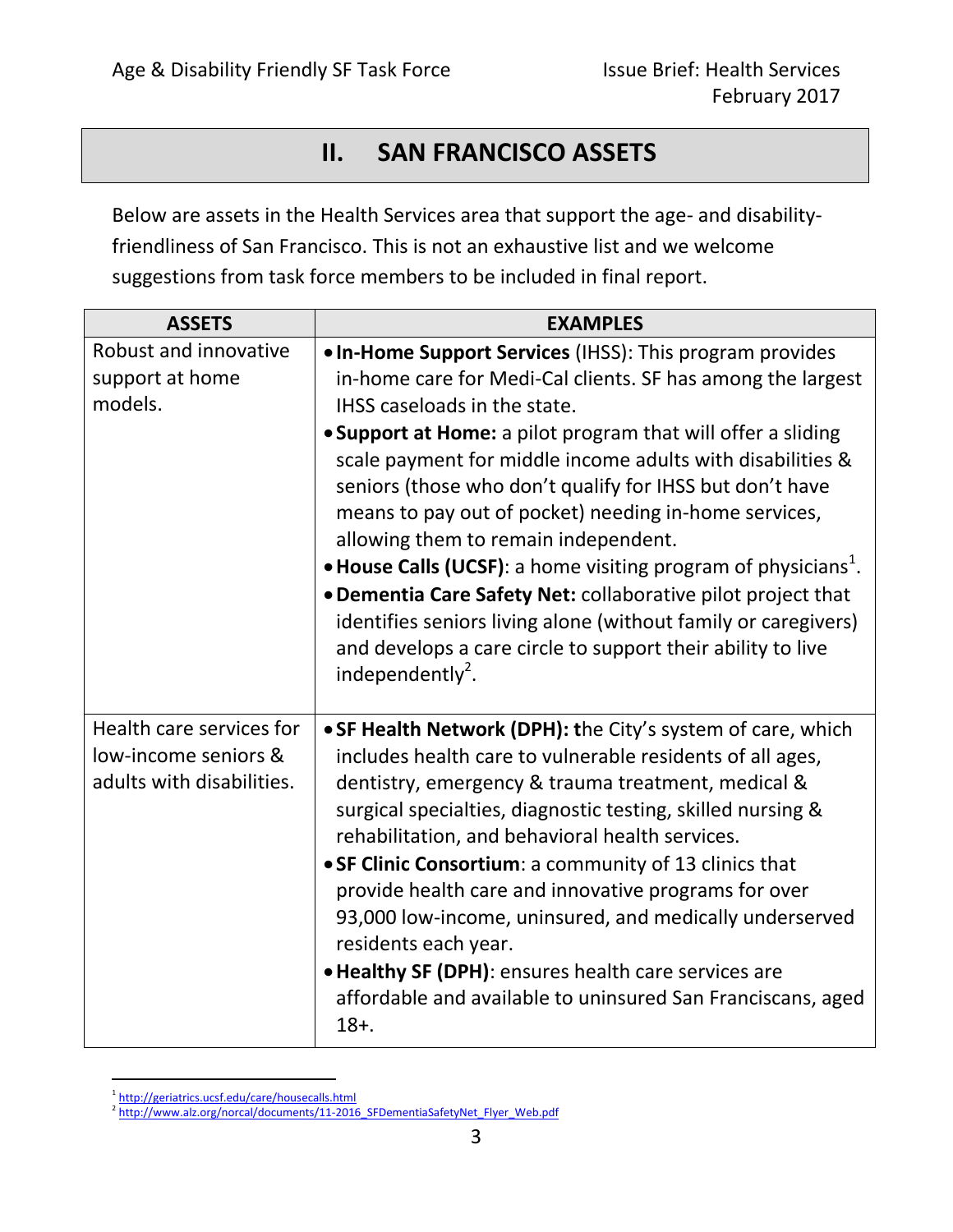| <b>ASSETS</b>                                                          | <b>EXAMPLES</b>                                                                                                                                                                                                                                                                                                                                                                                                                                                                                                                                                                                                                                                                                                                                                                                                                                                                                                                                                                                                                                                              |
|------------------------------------------------------------------------|------------------------------------------------------------------------------------------------------------------------------------------------------------------------------------------------------------------------------------------------------------------------------------------------------------------------------------------------------------------------------------------------------------------------------------------------------------------------------------------------------------------------------------------------------------------------------------------------------------------------------------------------------------------------------------------------------------------------------------------------------------------------------------------------------------------------------------------------------------------------------------------------------------------------------------------------------------------------------------------------------------------------------------------------------------------------------|
| Proactive strategies and<br>planning to identify and<br>address needs. | • SF Health Improvement Partnership (SFHIP): cross-sector<br>effort to address health inequities; includes representatives<br>from hospitals, community based organizations,<br>government, and philanthropy.<br>. Whole Person Care Pilot (DPH/HSH/HSA/DAAS): a five-<br>year program through California's 1115 Medicaid Waiver,<br>aiming to enhance care coordination and data sharing, and<br>improve health outcomes in the city's homeless<br>population <sup>3</sup> .<br>. Data collection: the City of San Francisco instituted<br>increased efforts for specifically capturing data for LGBT<br>seniors and adults with disabilities <sup>4</sup> .<br>. Dignity Fund: a voter approved Charter amendment that<br>will set-aside of property taxes annually towards unmet<br>services for seniors and adults with disabilities.<br>• SF LGBT Dementia Care Project: a 3-year pilot collaborative<br>project that will train health and social service providers on<br>the dementia care needs of LGBT individuals, care partners,<br>and adults with disabilities. |
| <b>Efforts to co-locate</b><br>health & social services.               | Ray Dolby Brain Health Center (CPMC): for caregivers<br>and residents with cognitive impairment. <sup>5</sup><br>Curry Senior Center: offers mental health, medical care,<br>housing support, and social services <sup>6</sup><br><b>Stepping Stones: runs an Adult Day Health Center</b><br>collocated with Mercy Housing senior apartments and a<br>SF Public Library branch. <sup>7</sup><br>Wellness Centers (DPH/HOPE SF): incorporated into<br>public housing sites, these centers will offer onsite health<br>and wellness services.                                                                                                                                                                                                                                                                                                                                                                                                                                                                                                                                  |

<sup>&</sup>lt;sup>3</sup><br><http://www.dhcs.ca.gov/services/Pages/WholePersonCarePilots.aspx><br><sup>4</sup> <http://sfbaytimes.com/sf-supervisors-pass-lgbt-data-collection-ordinance/>

<sup>&</sup>lt;sup>5</sup>[http://www.cpmc.org/advanced/neurosciences/brainhealth/pt\\_nav.html](http://www.cpmc.org/advanced/neurosciences/brainhealth/pt_nav.html)

<sup>6</sup> <http://curryseniorcenter.org/what-we-do/health-clinic/> 7 <http://www.steppingstonehealth.org/MissionCreekAdultHealth.html>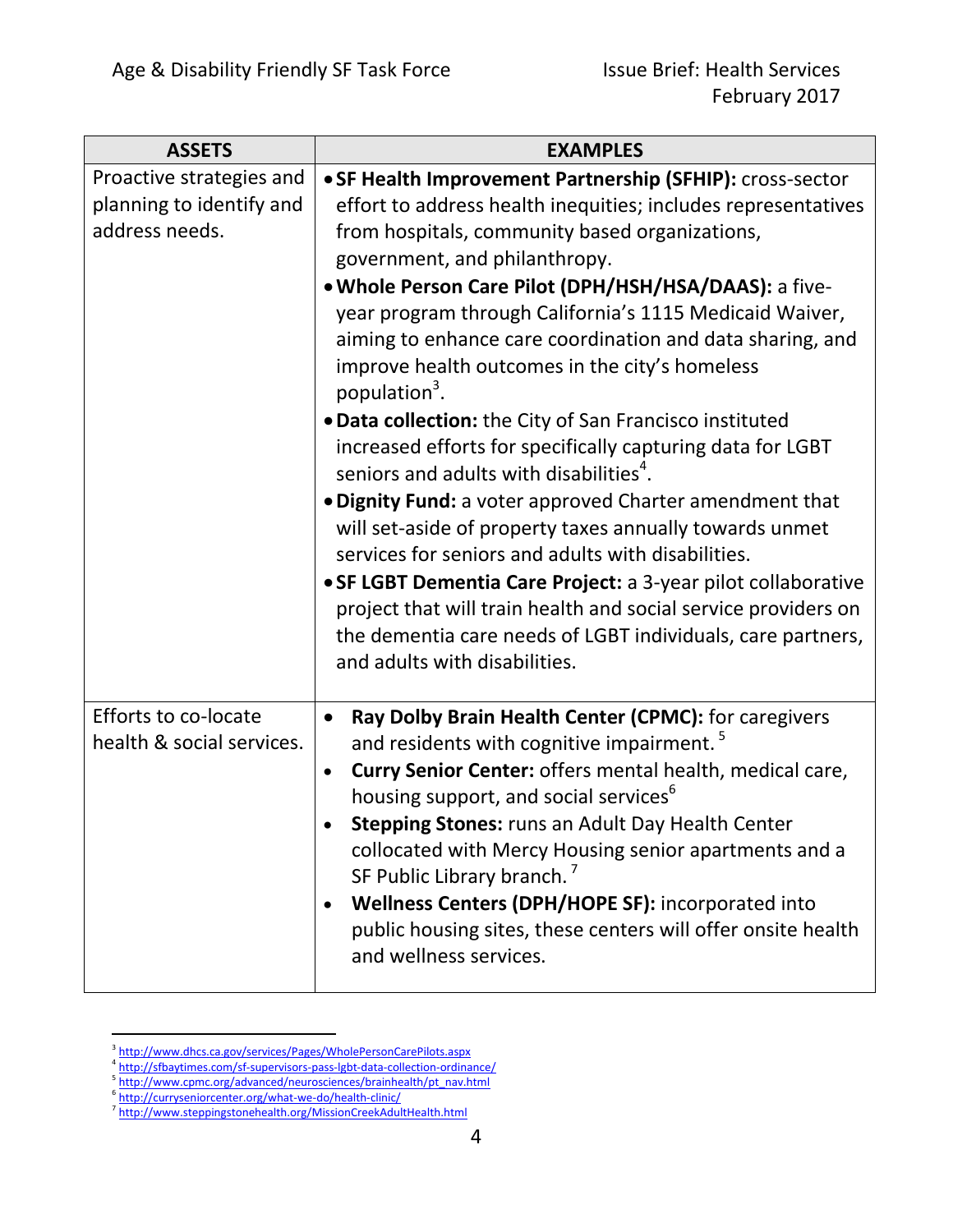| <b>ASSETS</b>        | <b>EXAMPLES</b>                                                                                                                                                                      |
|----------------------|--------------------------------------------------------------------------------------------------------------------------------------------------------------------------------------|
| Development of       | The PACE model <sup>8</sup> (OnLok Lifeways): a comprehensive                                                                                                                        |
| integrated Services. | "one stop, shop" model of service that provides medical<br>care, specialists, adult day care, hospital and nursing care,<br>home health care and transportation as needed by client. |

*Notes on Assets:*

<sup>&</sup>lt;sup>8</sup> <http://pacepartners.net/what-is-pace/>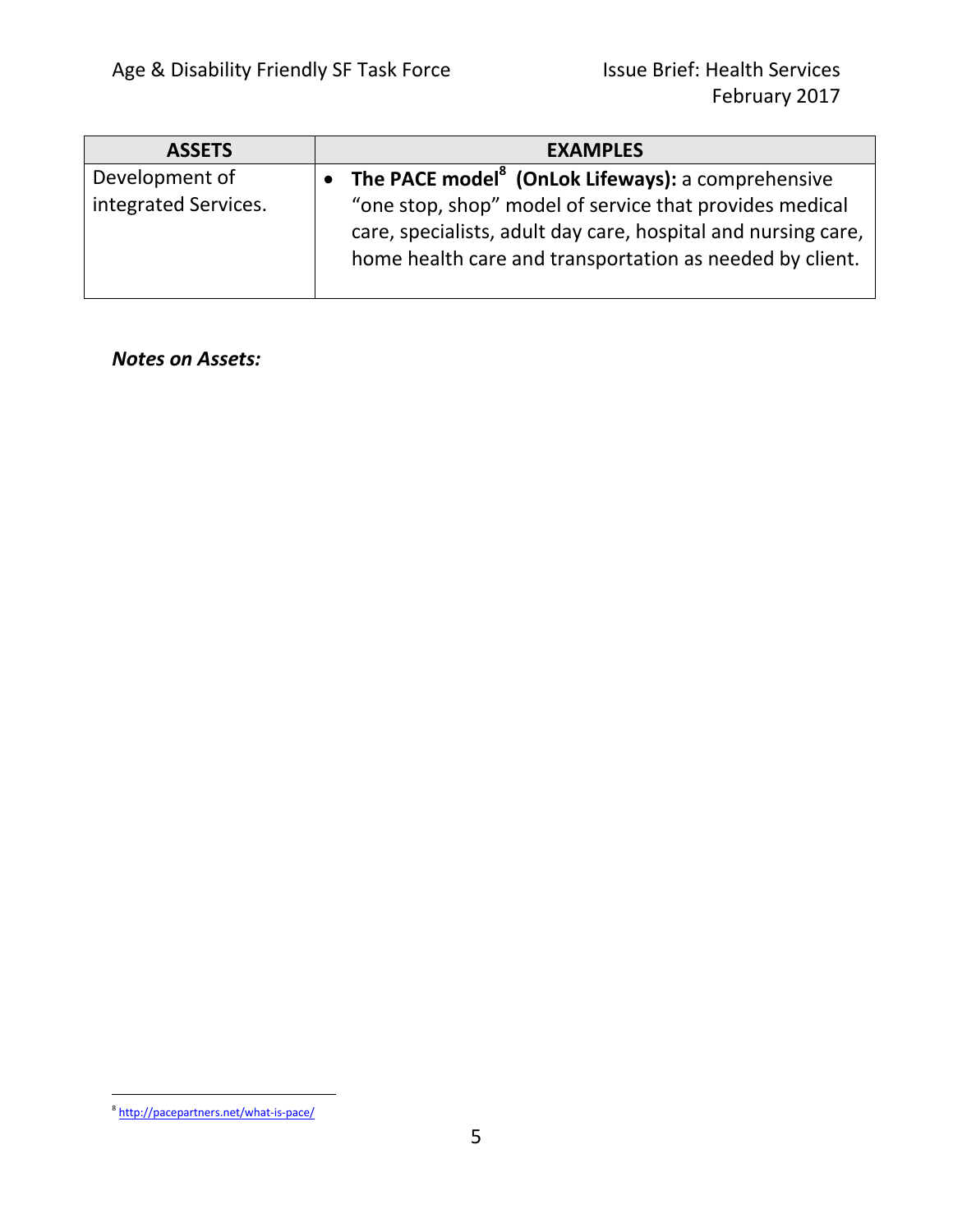# **III. SAN FRANCISCO GAPS**

Below are areas in the Health Services that would benefit from improvements, increasing the age- and disability-friendliness of San Francisco.

| <b>GAPS</b>                                                                         | <b>EXAMPLES</b>                                                                                                                                                                                                                                                                                                                                                            |
|-------------------------------------------------------------------------------------|----------------------------------------------------------------------------------------------------------------------------------------------------------------------------------------------------------------------------------------------------------------------------------------------------------------------------------------------------------------------------|
| <b>Education and experience</b><br>among critical workforce<br>found to be lacking. | • Shortage of nurses/professional staff, especially those<br>experienced in gerontology;<br>. Immediate challenges in attracting and retaining home care<br>workers; and<br>• Elevate family-centered (caregivers) care along with patient-<br>centered care.                                                                                                              |
| Inequitable access to<br>care.                                                      | · Physician/nurse home visits;<br>. Discrimination in ER for people with cognitive impairments;<br>. Younger adults with disabilities face difficulty in accessing<br>health services and community support; and<br>. Recognition that "middle poor" seniors and adults with<br>disabilities face similar health care barriers and disparities<br>as low-income residents. |
| Limited options for<br>persons unable to live<br>safely at home.                    | • Decreased availability of skilled nursing facilities and<br>residential care facility beds. Existing beds typically charge<br>high private pay rates or are restricted to Medi-Cal clients;<br>and<br>. Discrimination among LGBT seniors and adults with<br>disabilities living in residential care facilities, often requiring<br>them to go back "in the closet".     |
| Gaps in the coordination<br>of health services and<br>community supports.           | • System silos often impede coordination, sharing of data or<br>efficient use of resources.                                                                                                                                                                                                                                                                                |

## *Notes on Gaps:*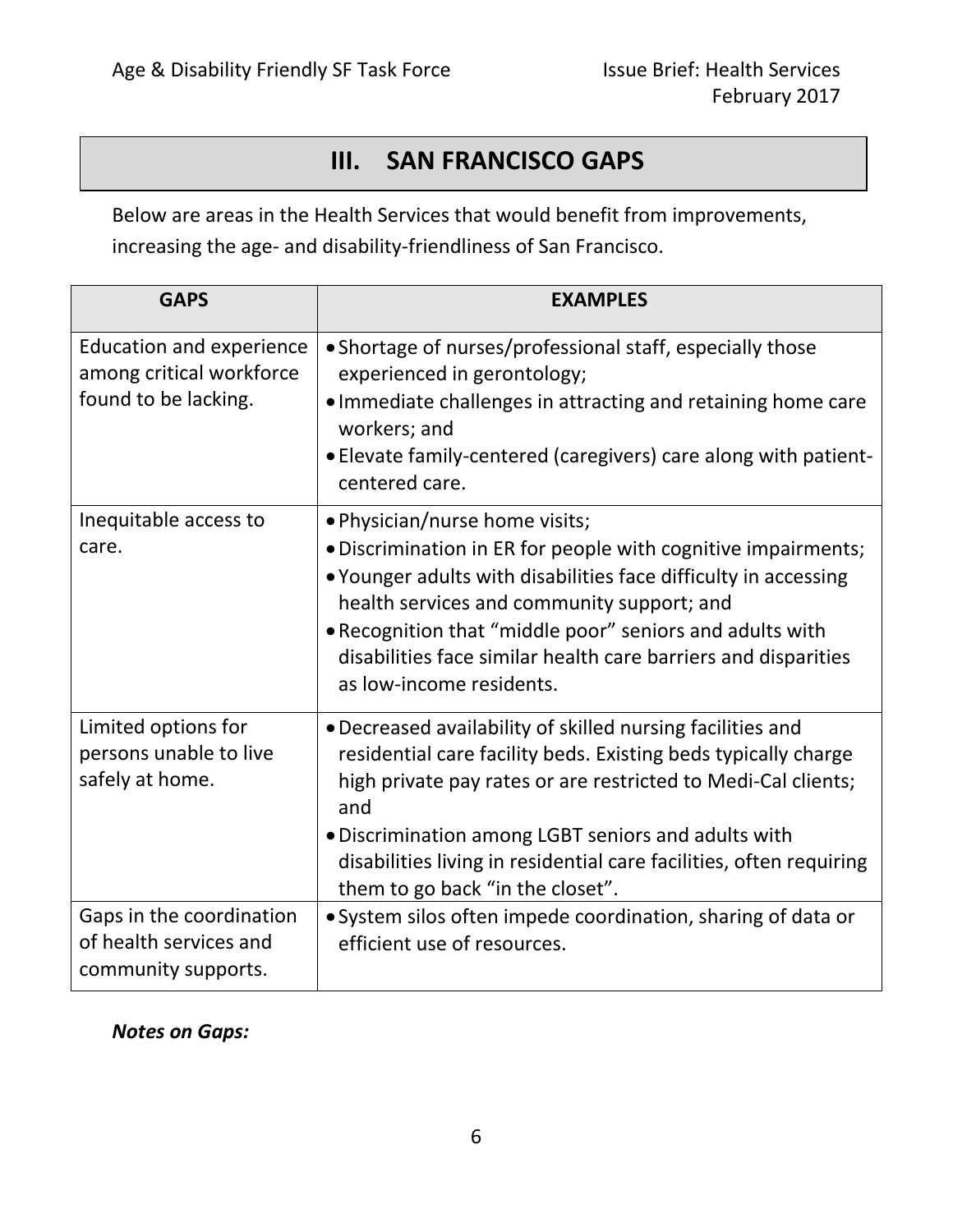# **IV. DRAFT RECOMMENDATIONS.**

Below are some possible recommendations to support age- and disabilityfriendliness in Health Services. These are only meant as a starting point and the role of the task force is to develop the final recommendations, either based on these draft ideas or to address gaps not covered in these recommendations.

| <b>RECOMMENDATION</b>                                                   | <b>IDEAS</b>                                                                                                                                                                                                                                                                                                                                                                                                                                                                                                                                                                                     |
|-------------------------------------------------------------------------|--------------------------------------------------------------------------------------------------------------------------------------------------------------------------------------------------------------------------------------------------------------------------------------------------------------------------------------------------------------------------------------------------------------------------------------------------------------------------------------------------------------------------------------------------------------------------------------------------|
| Expand the capacity to<br>deliver high-quality<br>services and support. | Implement a range of effective caregiver support<br>$\bullet$<br>strategies to better address the multiple needs of<br>informal caregivers.<br>Ensure that the needs of younger adults with disabilities<br>are addressed and considered, offering access points that<br>are not housed within senior centers.                                                                                                                                                                                                                                                                                   |
| Develop and strengthen<br>workforce and<br>caregiver pipelines.         | Address the discrimination LGBT seniors and people with<br>dementia face in residential care facilities through<br>trainings, incentives, and education.<br>Train first responders and urgent care clinicians to be<br>dementia capable and implement dementia friendly<br>practices, able to identify and refer clients appropriately.<br>Develop meaningful partnership with local Universities<br>and volunteer based organizations to recruit volunteers<br>and interns, including streamlining the formal process,<br>working across departments, and engaging local nonprofit<br>partners. |
| Addressing the unique<br>health needs of San<br>Francisco's residents.  | Ensure high-quality, culturally responsive information for<br>$\bullet$<br>those diagnosed with dementia and their caregivers.<br>Prioritize, develop and support programs that prevent<br>$\bullet$<br>isolation for caregivers and people with dementia.                                                                                                                                                                                                                                                                                                                                       |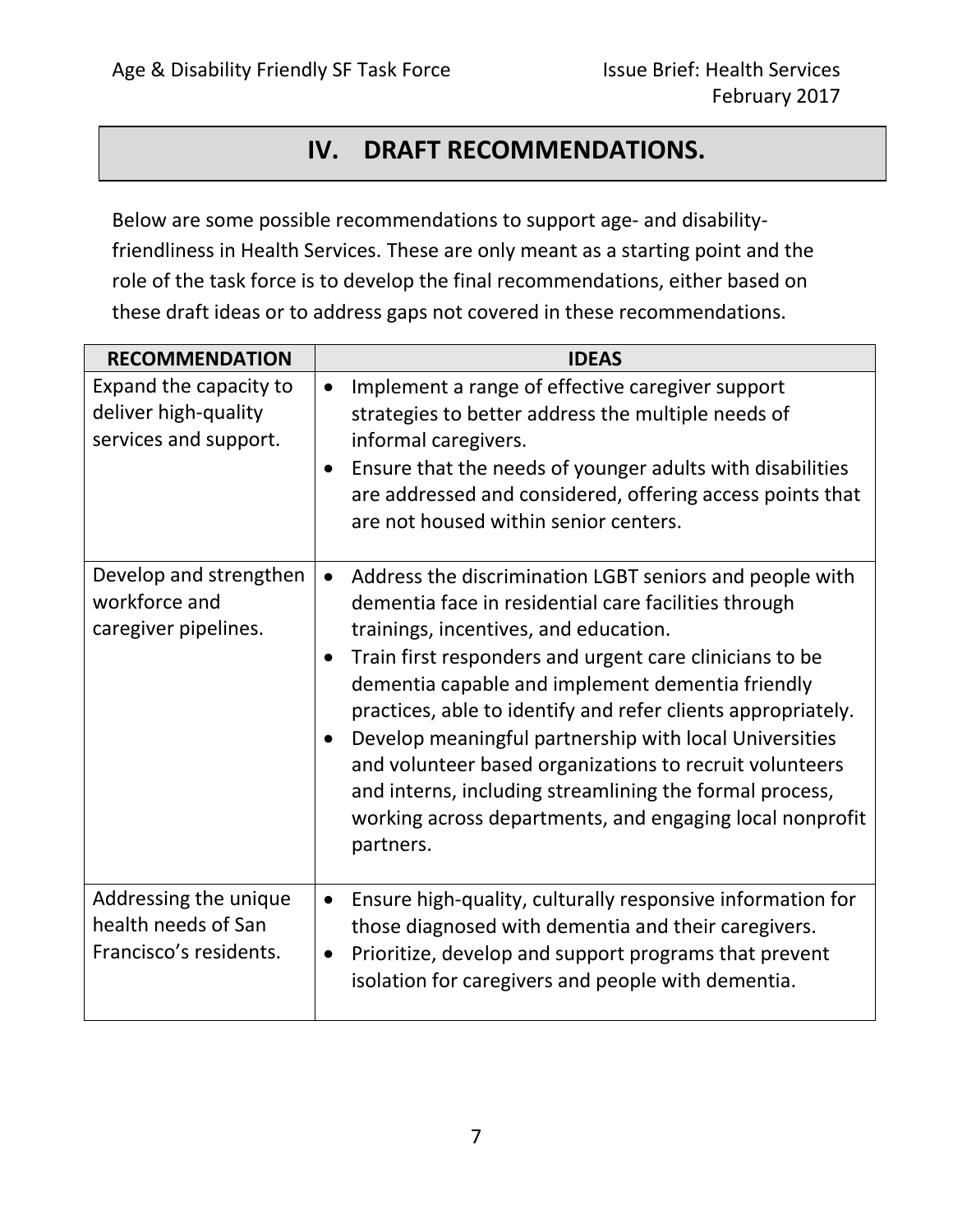| <b>RECOMMENDATION</b>  |           | <b>IDEAS</b>                                                  |
|------------------------|-----------|---------------------------------------------------------------|
| Promote and support    | $\bullet$ | Developing a resource directory, educational                  |
| choice for end of life |           | opportunities, and outreach strategies that focus on          |
| care.                  |           | palliative care services.                                     |
|                        |           | Raise the awareness for the need of an Advanced Care          |
|                        |           | Directive through education, outreach and events.             |
|                        |           | Ensuring that all seniors and adults with disabilities living |
|                        |           | in residential care facilities have a surrogate decision      |
|                        |           | maker.                                                        |
|                        |           | Ensure that all education and outreach is culturally          |
|                        |           | appropriate and includes the needs of marginalized            |
|                        |           | communities such as immigrant communities, LGBT               |
|                        |           | residents, and people with cognitive impairment.              |

*Notes on recommendations:*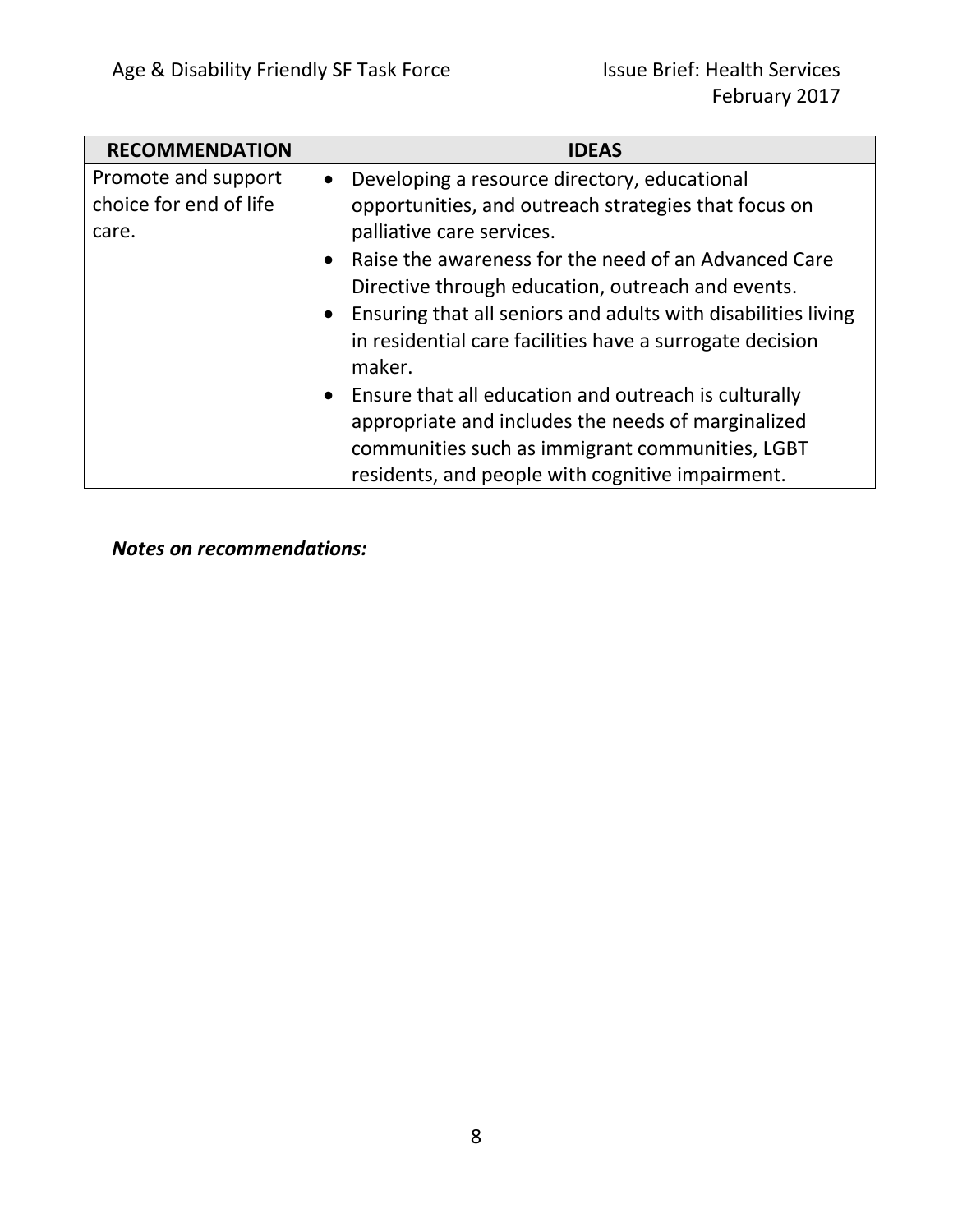## **APPENDIX A. OTHER AGE & DISABILITY FRIENDLY EFFORTS**

## **A. BEST PRACTICES.**

- **i. Support at home**
	- **(Netherlands) the Buurtzog model:** a holistic and neighborhoodbased approach to home care services, relies on an independent team of nurses to provide all aspects of care including maximizing patients independence.

## **ii. Co-locating health & social services:**

**• (Los Angeles) St Barnabas Senior Center**<sup>9</sup>: offers housing, health services, physical fitness classes and a dementia day program.

## **B. EXAMPLES OF OTHER CITY'S AGE & DISABILITY FRIENDLY PLANS:**

| <b>RECOMMENDATION</b>                                                                                 | <b>IDEAS</b>                                                                                                                                                                                                                                                                                                                                                                                                                                                                                                                                                                                                                                                                                                                                                                                                                                                                                                                                                                          |
|-------------------------------------------------------------------------------------------------------|---------------------------------------------------------------------------------------------------------------------------------------------------------------------------------------------------------------------------------------------------------------------------------------------------------------------------------------------------------------------------------------------------------------------------------------------------------------------------------------------------------------------------------------------------------------------------------------------------------------------------------------------------------------------------------------------------------------------------------------------------------------------------------------------------------------------------------------------------------------------------------------------------------------------------------------------------------------------------------------|
| Increase consumer<br>awareness of and access to<br>preventive, primary, urgent<br>and long-term care. | Expand a team of navigators to assist residents with identifying,<br>$\bullet$<br>understanding and accessing appropriate services and programs<br>through the No Wrong Door program.<br>Provide cross-training for navigators and a series of fact sheets<br>on accessing financial planning, will and estate planning,<br>Medicaid qualification, and long-term resources for individuals,<br>families, spouses, and domestic partners.<br>Require continuing education units in geriatric care and cultural<br>$\bullet$<br>competency training to be obtained by licensed healthcare<br>providers, first responders, caseworkers, and caregivers.<br>Continue progress toward federal approval to implement the<br>$\bullet$<br>Program for All-Inclusive Care for the Elderly (PACE), using a hub<br>and spoke model to reach more residents closer to home.<br>Expand compensated respite care for low-income unpaid<br>$\bullet$<br>caregivers of Medicaid-eligible residents. |
| Promote safety, wellness,<br>livability and activity in the                                           | Make progress toward becoming a healthier, cleaner, greener,<br>$\bullet$<br>and more biodiverse city.                                                                                                                                                                                                                                                                                                                                                                                                                                                                                                                                                                                                                                                                                                                                                                                                                                                                                |

**Table 1: Washington, DC.** Age Friendly DC: Strategic Plan (2014-2017)<sup>10</sup>

 $\overline{a}$ <sup>9</sup><http://www.sbssla.org/screeningsandeducation/>

<sup>10</sup> <https://agefriendly.dc.gov/publication/age-friendly-dc-strategic-plan-2014-2017>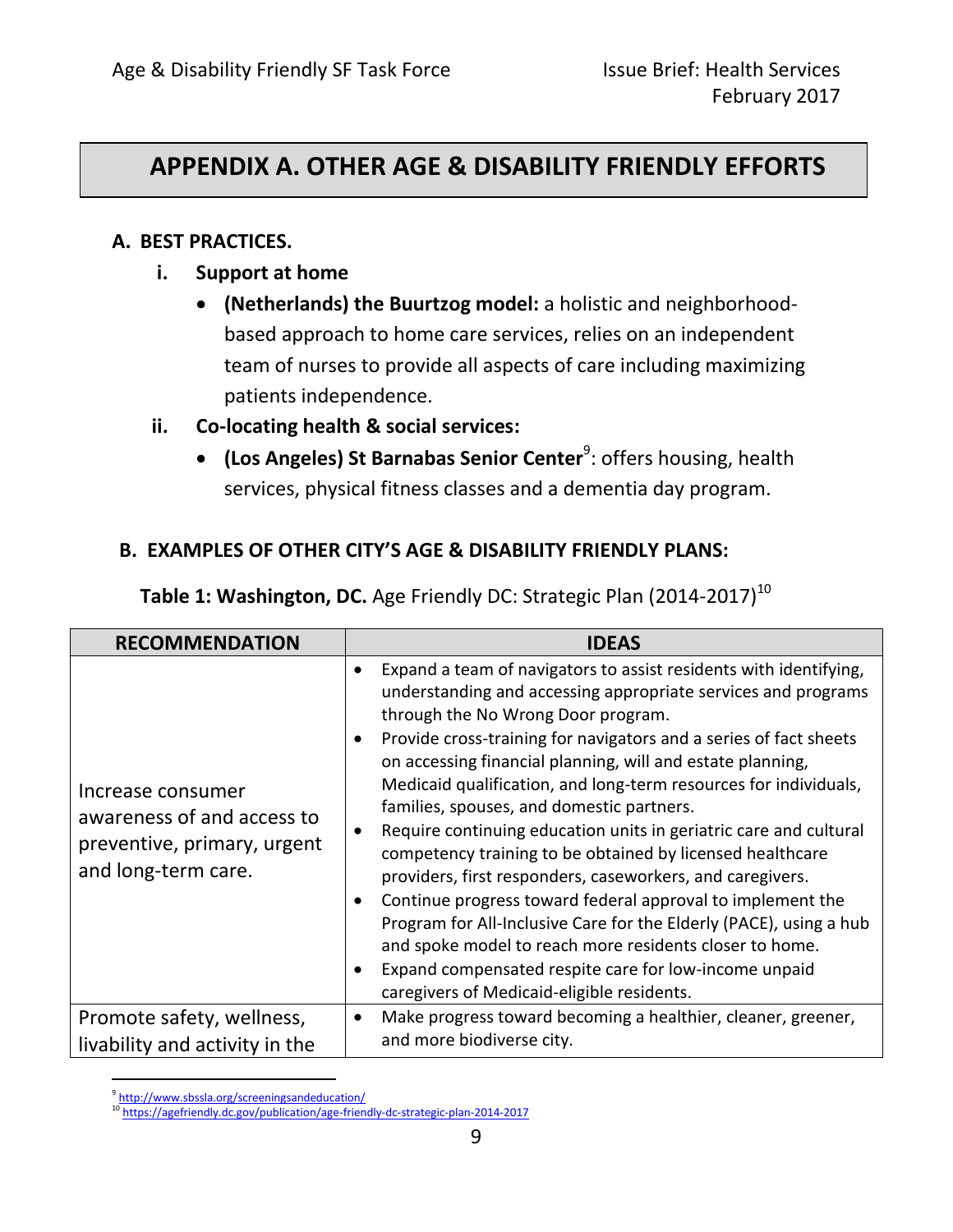| <b>RECOMMENDATION</b> | <b>IDEAS</b>                                                                                                                                                                                                                                                                                               |
|-----------------------|------------------------------------------------------------------------------------------------------------------------------------------------------------------------------------------------------------------------------------------------------------------------------------------------------------|
| community             | Create incentives, partnerships, and training for the<br>establishment of new, and expansion of existing, programs to<br>increase access to fresh produce and healthy foods.<br>Establish and implement evidenced-based falls prevention<br>program for residents 50+, particularly those with balance and |
|                       | mobility issues.<br>Expand number of peer counseling and support programs and<br>increase the number of older adult peer counselors.<br>Establish awareness campaign and regular drop-off locations for<br>safe disposal of over-the-counter and prescription medications.                                 |

## **Table 2: Portland, Oregon.** Action Plan for an Age-Friendly Portland (2013)<sup>11</sup>

| <b>Health Services</b>                                                                                      |                                                                                                                                                                                                                                                                                                                                                                                                                                                                                                                                                                                                                                                                                                                                                                                           |
|-------------------------------------------------------------------------------------------------------------|-------------------------------------------------------------------------------------------------------------------------------------------------------------------------------------------------------------------------------------------------------------------------------------------------------------------------------------------------------------------------------------------------------------------------------------------------------------------------------------------------------------------------------------------------------------------------------------------------------------------------------------------------------------------------------------------------------------------------------------------------------------------------------------------|
| Improve older adult wellness<br>and preventative health care                                                | Foster opportunities for information technology,<br>$\bullet$<br>coordination of care, and care innovations in the delivery of<br>health care to older adults, including partnerships among<br>individuals, private, governmental and other CBOs<br>Integrate hospitals and long-term care settings into<br>neighborhoods so that those receiving care are in accessible<br>neighborhoods and supportive and healing environments<br>that promote health and well-being.<br>Collaborate with health agencies in improving the delivery of<br>٠<br>services to individuals, as well as advocating for policy<br>changes that take an upstream approach to improving the<br>health of populations (e.g., walkable neighborhoods, access<br>to fresh foods)<br>Lists potential partnerships. |
| Improve the coordination and<br>delivery of care across health,<br>housing, and social services<br>settings | Initiate discussions with regional Coordinated Care<br>$\bullet$<br>Organizations, appropriate government and private health,<br>long-term care, and social services providers to identify<br>mechanisms for coordinating service delivery, improving<br>quality of care, and reducing costs of care.<br>Also lists potential partnerships.                                                                                                                                                                                                                                                                                                                                                                                                                                               |
| Integrate active aging as a<br>fundamental aspect into the<br>age friendly educational                      | Educate and empower individuals of all ages and abilities to<br>$\bullet$<br>positively affect their own health and well-being through<br>engaging in healthy behaviors (e.g., being physically active,<br>eating healthy foods, staying engaged) as well as                                                                                                                                                                                                                                                                                                                                                                                                                                                                                                                              |

 $\overline{a}$ <sup>11</sup> [https://www.pdx.edu/ioa/sites/www.pdx.edu.ioa/files/Age-Friendly%20Portland%20Action%20Plan%2010-8-13\\_0.pdf](https://www.pdx.edu/ioa/sites/www.pdx.edu.ioa/files/Age-Friendly%20Portland%20Action%20Plan%2010-8-13_0.pdf)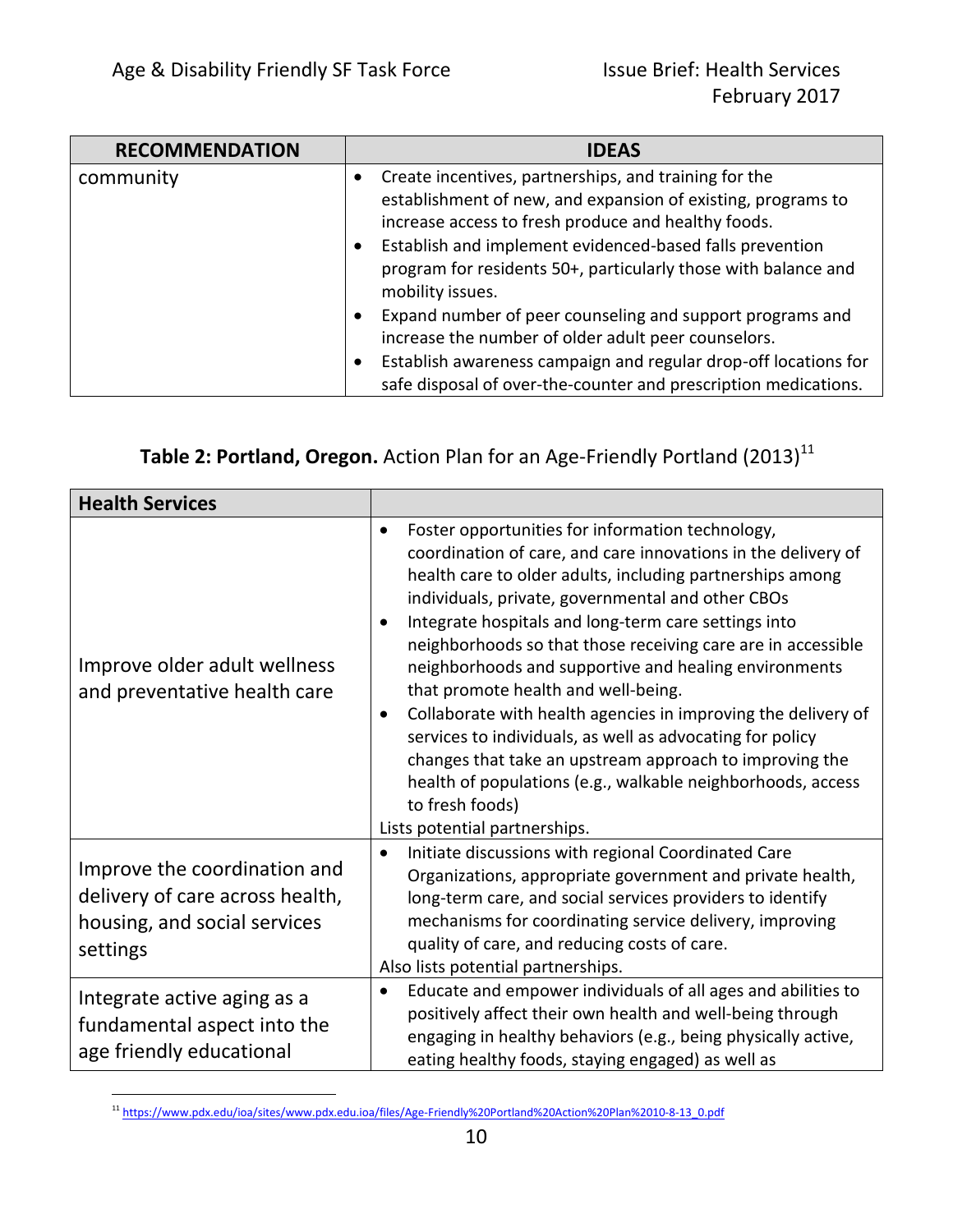| campaign | understanding and working to improve the social conditions<br>that influence how well people age.<br>Utilize the World Health Organization's Tool Kit or similar<br>tools for promoting active aging.<br>Offer an array of chronic disease self-management programs<br>and programs to increase physical activity for older adults |
|----------|------------------------------------------------------------------------------------------------------------------------------------------------------------------------------------------------------------------------------------------------------------------------------------------------------------------------------------|
|          | throughout the city.                                                                                                                                                                                                                                                                                                               |
|          | Explore strategies for reducing barriers to accessing City                                                                                                                                                                                                                                                                         |
|          | recreation programs, such as cost.                                                                                                                                                                                                                                                                                                 |
|          | Lists potential partners.                                                                                                                                                                                                                                                                                                          |

# **Table 3: New York City, New York.** Age Friendly NYC (2009)<sup>12</sup>

| <b>Health &amp; Social Services</b>                 | <b>Goal:</b> Ensure access to health and social services to                                                                                                                                                                                                                                                                                                                                                                |
|-----------------------------------------------------|----------------------------------------------------------------------------------------------------------------------------------------------------------------------------------------------------------------------------------------------------------------------------------------------------------------------------------------------------------------------------------------------------------------------------|
| Agenda                                              | support independent living.                                                                                                                                                                                                                                                                                                                                                                                                |
| <b>Wellness &amp; Healthcare Planning</b>           | Increase HIV awareness and health literacy among older New<br>$\bullet$<br>Yorkers.<br>Redesign senior centers to focus on wellness and develop<br>health outcomes.<br>Establish fitness club discount for older New Yorkers.<br>$\bullet$<br>Increase awareness about health insurance options through<br>$\bullet$<br>HIICAP program.                                                                                    |
| <b>Assistance to At-Risk Older</b><br><b>Adults</b> | Implement citywide falls prevention initiative.<br>$\bullet$<br>Provide free air conditions to at-risk New Yorkers.<br>Conduct outreach to older New Yorkers at risk of social<br>isolation.<br>Add Silver Alert to Notify NYC.<br>Expand "Savvy Seniors" campaign to educate older New<br>Yorkers about identify theft and fraud.                                                                                         |
| <b>Access to Nutritious Food</b>                    | Improve older New Yorkers' access to food stamps by<br>$\bullet$<br>implementing telephone application process and outreach<br>campaign.<br>Implement NYC Green Cart program and form supermarket<br>commission to address needs of neighborhoods underserved<br>by supermarkets.<br>Provide bus service to access grocery stores.<br>Increase efficiency in City's case management and home-<br>delivered meals programs. |

 $\overline{a}$ <sup>12</sup> [http://www.nyc.gov/html/dfta/downloads/pdf/age\\_friendly/agefriendlynyc.pdf](http://www.nyc.gov/html/dfta/downloads/pdf/age_friendly/agefriendlynyc.pdf)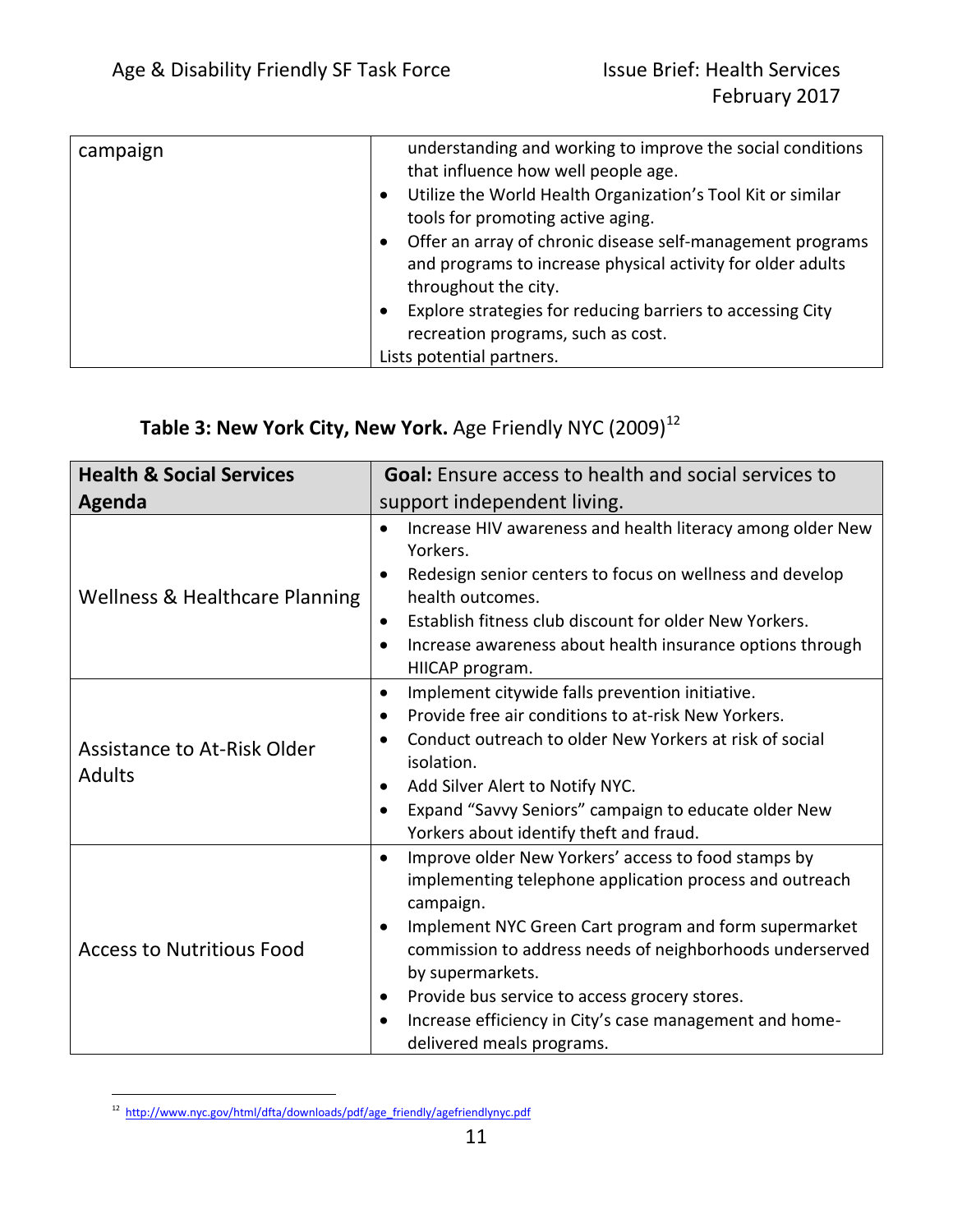| Caregiving & Long-Term Care                    | Provide counseling and support services to grandparents<br>$\bullet$<br>raising grandchildren.<br>Expand educational materials and supports available to<br>family caregivers.<br>Explore policies that would allow more New Yorkers to take<br>family leave when needed.<br>Conduct outreach and workshops on long-term care and<br>٠<br>caregiving resources for employers in NYC.<br>Increase access to community-based care.<br>Expand training opportunities and other supports for paid<br>caregivers.<br>Promote awareness and education about long-term care<br>insurance. |
|------------------------------------------------|------------------------------------------------------------------------------------------------------------------------------------------------------------------------------------------------------------------------------------------------------------------------------------------------------------------------------------------------------------------------------------------------------------------------------------------------------------------------------------------------------------------------------------------------------------------------------------|
| Palliative Care & Advance<br><b>Directives</b> | Promote palliative care.<br>$\bullet$<br>Expand existing HHC palliative care programs.<br>Promote advance directives.<br>Advocate for State legislation authorizing family members or<br>domestic partners to act as surrogates to make health care<br>decisions on behalf of an incapacitated adult.                                                                                                                                                                                                                                                                              |

# **APPENDIX B. RELATED RESEARCH & REFERENCES**

## **Care is accessible.**

- The LGBT Aging task force identified the following challenges<sup>13</sup> with regards to older LGBT residents access to care:
	- o LGBT seniors lack information and enrollment support for social services, financial support for social services, financial support, benefits counseling, legal advocacy, and health insurance access.
	- $\circ$  LGBT older adults have unique barriers to accessing information about and services for Alzheimer's and dementia care.
- Assuring that at multiple points in emergency services, primary care and community based services where individuals with early stage cognitive impairments can be identified and referred to the right place.

 $\overline{a}$ <sup>13</sup> San Francisco LGBT Aging Policy Task Force, "LGBT Aging at the Golden Gate: San Francisco Policy Issues & Recommendations."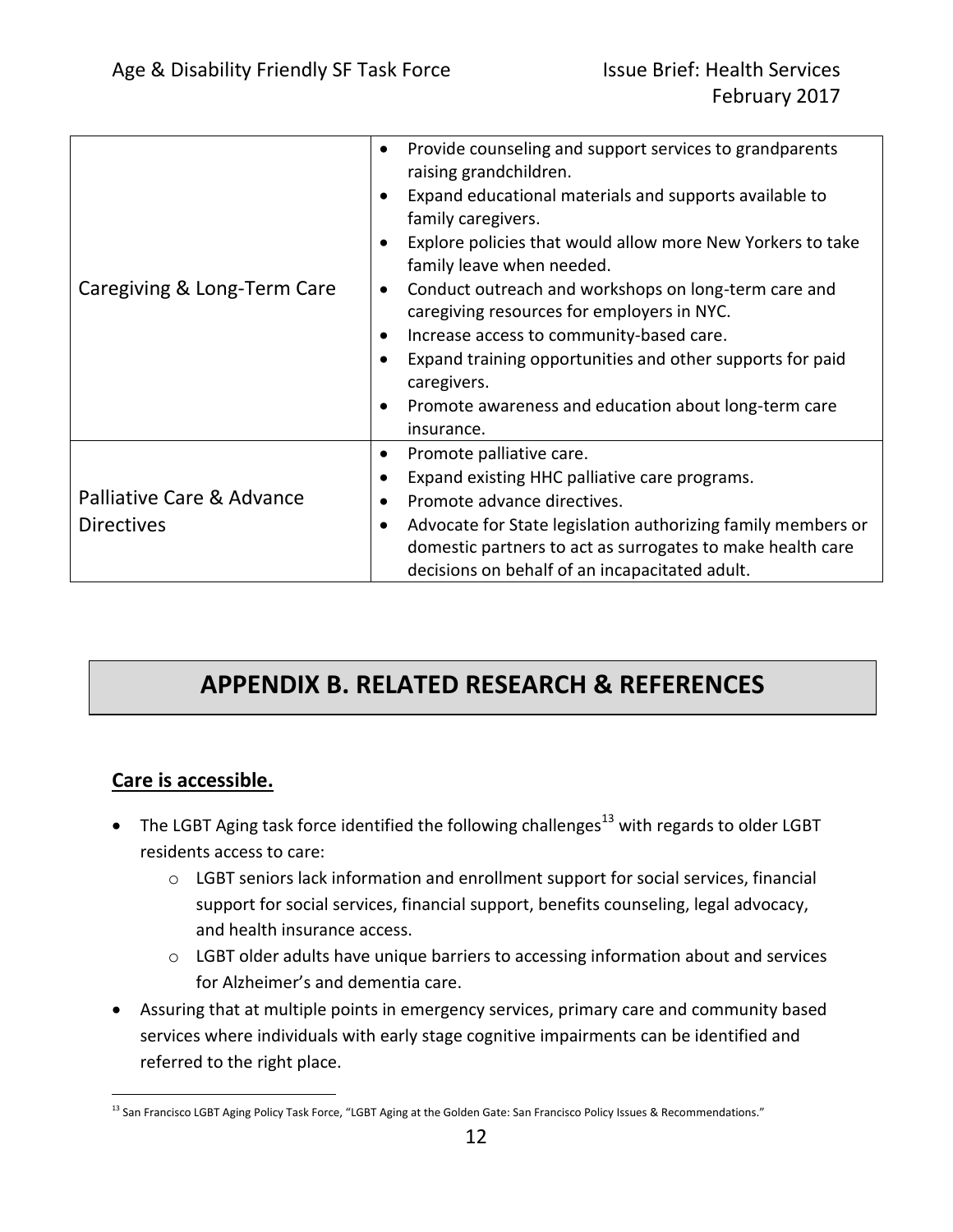## **A wide range of health services are available.**

- **Assuring that the needs of the community are met:** There are limited supportive services available to address the emotional, behavioral health, and social isolation challenges of LGBT seniors. Also, a lack of data on gender identify and sexual orientation among city agencies prevents understanding of service needs and utilization in the LGBT population<sup>14</sup>.
- **Hearing health Care: the Committee on Accessible and Affordable Hearing Health Care for Adults**<sup>15</sup> **recommends the following:** 
	- o Collaborate and partner with health care providers to ensure hearing health care is accessible to underserved populations (telehealth, outreach, community clinics, etc.);
	- o Use patient visits to assess and discuss potential hearing difficulties, raise awareness among older adults and caregivers, encourage referral when appropriate, develop and disseminate core competencies, curricula and continuing education opportunities focused on hearing health care, particularly for primary care providers.

## **There is a robust workforce & volunteer support.**

 **Cultural competency:** Senior service providers do not have adequate cultural competence to appropriately serve LGBT seniors<sup>16</sup>. Consider implementing a "single point of contact" method within primary care health centers and clinics operated by DPH, the SF Community Clinic consortium, UCSF and Kaiser Permanente when supporting patients with dementia, which allows the patient and their caregiver to be assigned to a care coordinator , providing expertise and support around dementia care. $^{17}$ 

## **People are supported in their homes.**

 **Home Health Care: The Buurtzog model (Netherlands)** is a holistic and neighborhoodbased approach to home care services, relies on an independent team of nurses (max. 12 nurses responsible for 50-60 patients) to provide all aspects of care including maximizing patients independence (through training in self-care and creation of networks of neighborhood resources). This streamlined model includes coaches rather than managers and has shown to have high patient and family satisfaction ratings, is

 $\overline{a}$ <sup>14</sup> San Francisco LGBT Aging Policy Task Force, "LGBT Aging at the Golden Gate: San Francisco Policy Issues & Recommendations."

<sup>15</sup> Committee on Accessible and Affordable Hearing Health Care for Adults et al., *Hearing Health Care for Adults*.

<sup>&</sup>lt;sup>16</sup> San Francisco LGBT Aging Policy Task Force, "LGBT Aging at the Golden Gate: San Francisco Policy Issues & Recommendations."

<sup>&</sup>lt;sup>17</sup> Alzheimer's/Dementia Expert Panel, "San Francisco's Strategy for Excellence in Dementia Care."